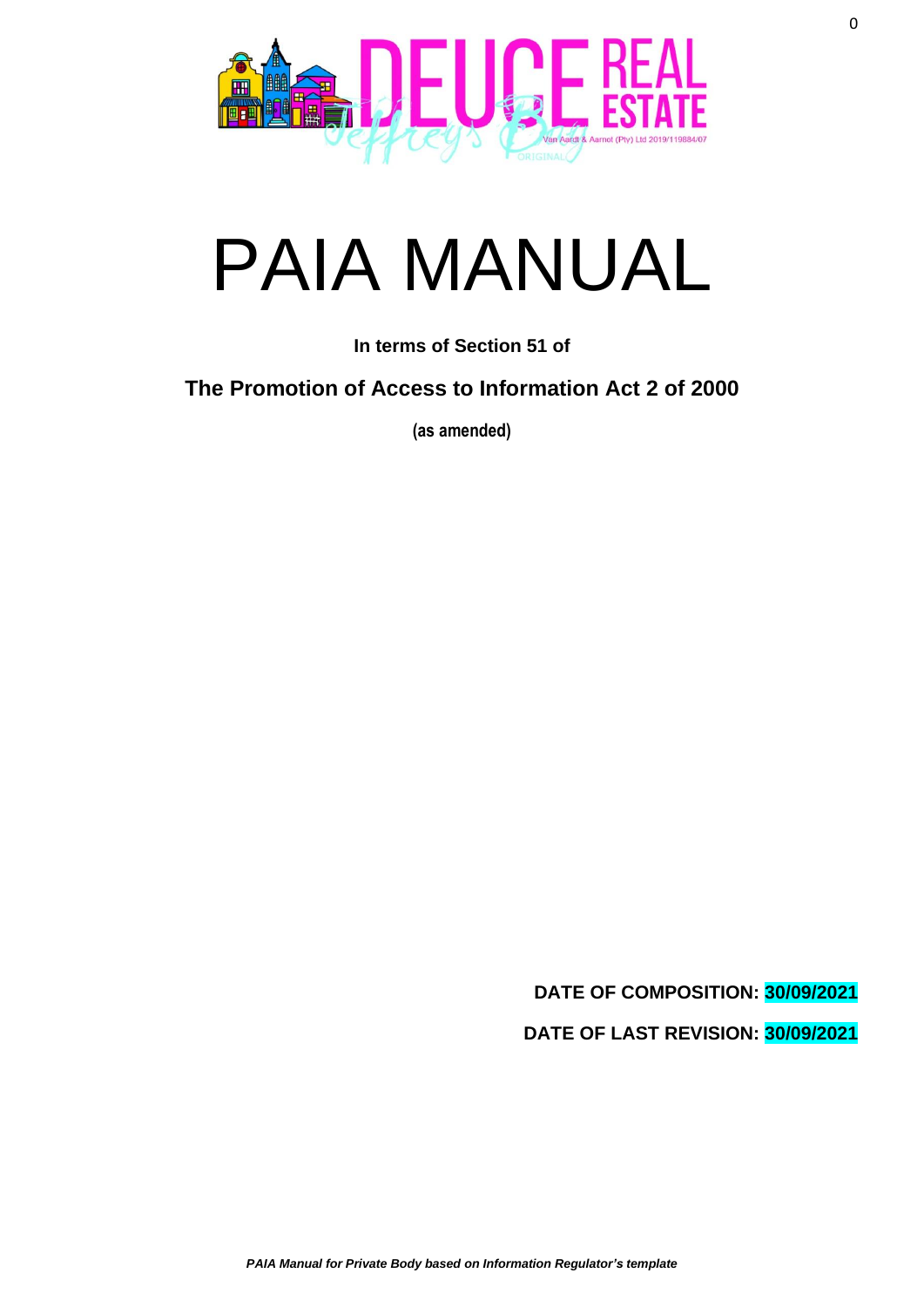## **TABLE OF CONTENTS**

#### **TABLE OF CONTENTS PAGES**

| Contact details                                                        | $\overline{2}$ |
|------------------------------------------------------------------------|----------------|
| Abbreviations                                                          | 3              |
| <b>Definitions</b>                                                     | 3              |
| 1. Introduction                                                        | 3              |
| 2. Purpose of PAIA manual                                              | $3 - 4$        |
| 3. Guide on how to use PAIA and how to obtain access to the guide      | $4 - 5$        |
| 4. Categories of records available without formal request.             | 6              |
| 5. Description of the records in accordance with any other legislation | 6              |
| 6. Description of personal records and categories of records held      | $\overline{7}$ |
| 7. Processing of personal information                                  | $8 - 10$       |
| 8. Availability of the manual                                          | 11             |
| Updating Of The Manual & signatures                                    | 11             |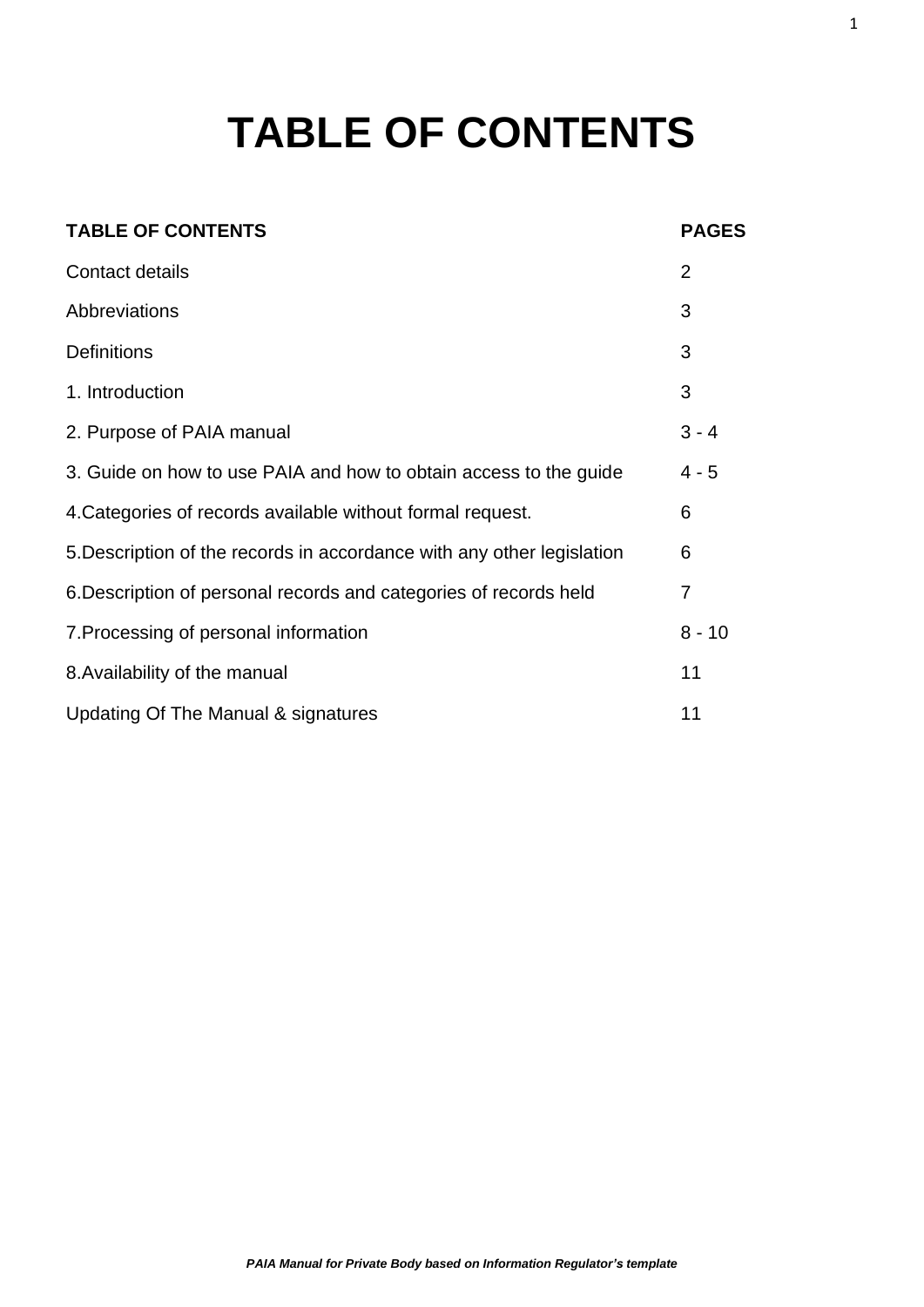#### **Contact details for access to information from**: **DEUCE REAL ESTATE**

### **PAIA Chief Information Officer** (Principal)

| Name:  | Laura-Jean van Aardt (van Zyl) |             |              |
|--------|--------------------------------|-------------|--------------|
| Tel:   | 042 007 0471                   | Cell phone: | 083 231 4233 |
| Email: | lj@deucerealesate.com          |             |              |

#### **Deputy Information Officer**

| Name:  | Allan Gary Arnot          |             |              |
|--------|---------------------------|-------------|--------------|
| Tel:   | 042 007 0471              | Cell phone: | 078 422 1630 |
| Email: | allan@deucerealestate.com |             |              |

#### **Access to information general contacts**

| Tel: | 042 007 0471 |
|------|--------------|
|------|--------------|

Email: admin@deucerealestate.com

#### **This PAIA Manual of** DEUCE REAL ESTATE **is available at: 47 Goedehoop Str, C-Place, Jeffreys Bay**. As well as our Website: **www.deucerealestate.com**

Email: admin@deucerealestate.com

#### **Head Office**

| Postal Address: | 47 Goedehoop Str. C-Place, Jeffreys Bay 6333                   |
|-----------------|----------------------------------------------------------------|
|                 | Physical Address: 47 Goedehoop Str. C-Place, Jeffreys Bay 6333 |
| Telephone:      | 042 007 0471                                                   |
| Email:          | admin@deucerealestate.co,                                      |
| Website:        | www.deucerealestate.com                                        |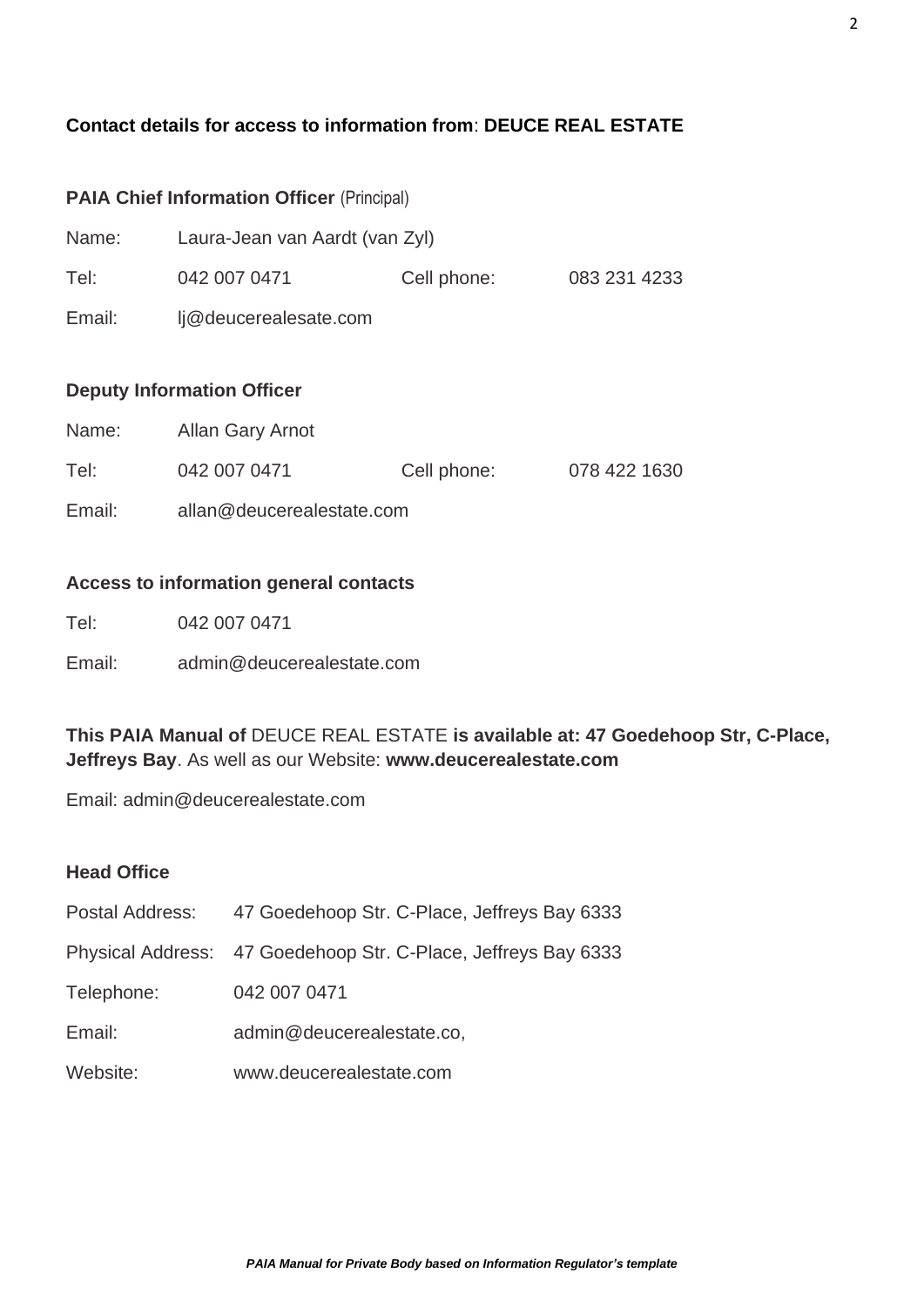#### **LIST OF ABBREVIATIONS**

| " $CEO"$ | <b>Chief Executive Officer</b> |
|----------|--------------------------------|
|----------|--------------------------------|

- **"DIO"** Deputy Information Officer;
- **"CIO"** Chief Information Officer;
- **"PAIA"** Promotion of Access to Information Act No. 2 of 2000( as Amended;)
- **"POPIA"** Protection of Personal Information Act No.4 of 2013;

#### **LIST OF ACRONYMS**

| "Constitution" | Constitution of the Republic of South Africa 108 of 1996 |
|----------------|----------------------------------------------------------|
| "PAIA Manual"  | <b>Information Manual</b>                                |
| "Minister"     | Minister of Justice and Correctional Services            |
| "Regulator"    | <b>Information Regulator</b>                             |
| "Republic"     | Republic of South Africa                                 |

#### **1. Introduction**

The Promotion of Access to Information Act, No. 2of 2000 (PAIA) is giving effect to the constitutional right of all, *in terms of section 32 of the Bill of Rights contained in the Constitution of the Republic of South Africa 108 of 1996 ("Constitution")* the of access to any information held by the state and any information that is held by another person and that is required for the exercise/protection of any rights

Promotion of Access to Information Act (PAIA) and the Protection of Personal Information Act (POPIA) could be confusing. They can be seen as "information" laws and are both from the 1<sup>st</sup> of July 2021 enforced by the same Information Regulator. **PAIA is an "Access" law**, all about access of Information and **POPIA is a "Privacy" law** all about privacy of personal information. They shouldn't be seen as competing, but rather, both are there to **help ensure that information is managed correctly.**

#### **2. Purpose of PAIA manual**

In terms of section 51 of the PAIA, all Private Bodies are required to compile an Information Manual ("PAIA Manual"). This PAIA Manual is useful for the public to-

- 2.1. check the **categories of records held by an Estate Agency** which are available without a person having to submit a formal PAIA request;
- 2.2. have a sufficient understanding of **how to make a request for access** to a record of an Estate Agency, by providing a description of the subjects on which an Estate Agency holds records and the categories of records held on each subject;

3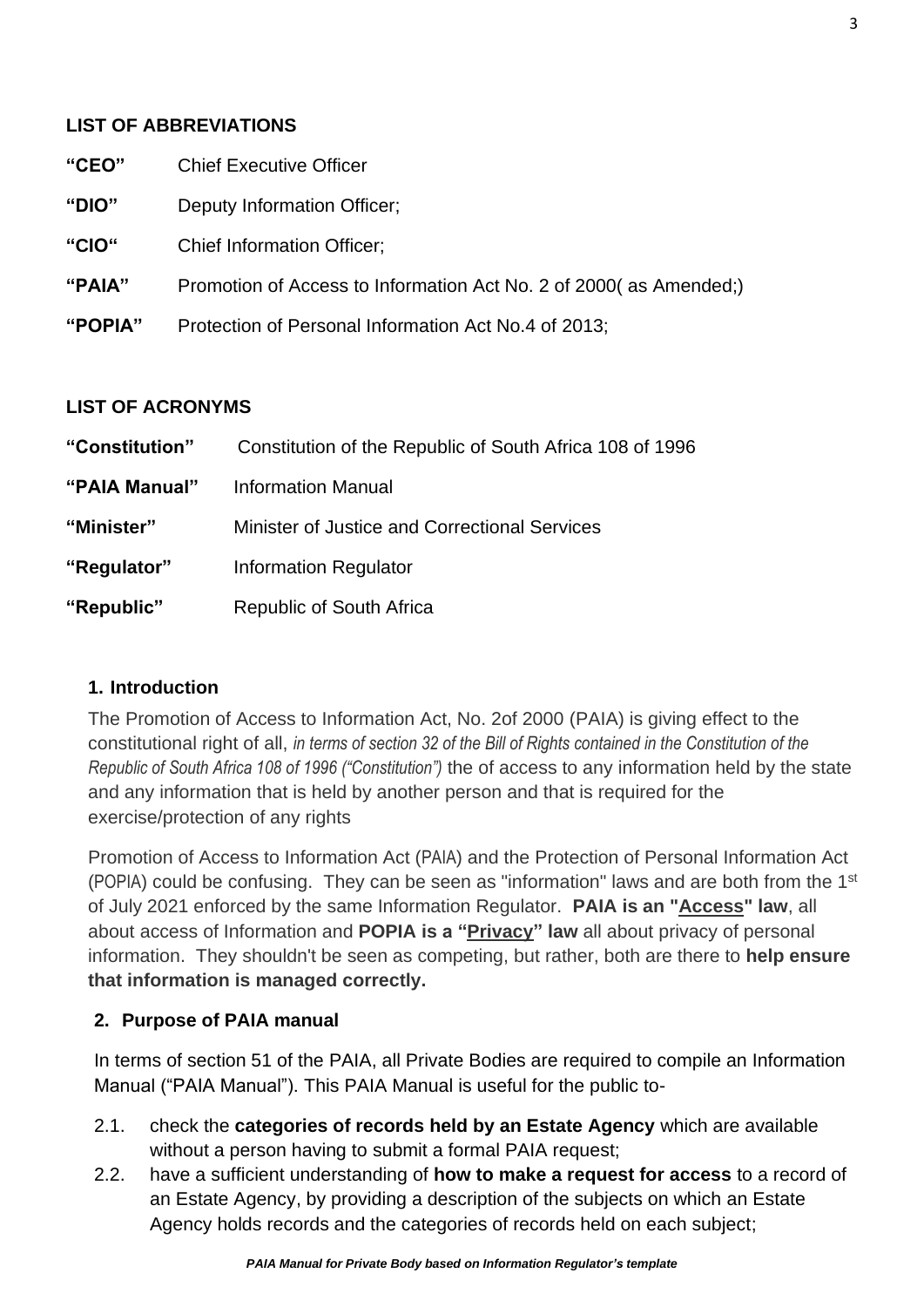- 2.3. know the **description of the records** of an Estate Agency which are available in accordance with **any other legislation;**
- 2.4. access all the relevant **contact details of the Information Officer and Deputy Information Officer** who will assist the public with the records they intend to access;
- 2.5. know the description of the **guide on how to use PAIA, as updated by the Regulator and how to obtain access to it;**
- 2.6. know if an Estate Agency **will process personal information, the purpose of processing of personal information and the description of the categories of data subjects and of the information or categories of information relating** thereto;
- 2.7. know the description of the **categories of data subjects** and of the information or categories of information relating thereto;
- 2.8. know the **recipients or categories of recipients to whom the personal information may be supplied**;
- 2.9. know if an Estate Agency has planned to transfer or process personal information **outside the Republic of South Africa** and the recipients or categories of recipients to whom the personal information may be supplied; and
- 2.10. know whether an Estate Agency has **appropriate security measures to ensure the confidentiality, integrity and availability of the personal information** which is to be processed.

#### **3. Guide on how to use PAIA and how to obtain access to the guide**

- 3.1. The Regulator has, in terms of section 10(1) of PAIA, as amended, updated and made available the revised **Guide on how to use PAIA** ("Guide"), in an easily comprehensible form and manner, as may **reasonably be required by a person who wishes to exercise any right contained in PAIA and POPIA**.
- 3.2. The Guide is available in each of the official languages and in braille.
- 3.3. The aforesaid Guide contains the description of-
- 3.3.1. the objects of PAIA and POPIA;
- 3.3.2. the postal and street address, phone and fax number and, if available, electronic mail address of-
- 3.3.2.1 the Information Officer of every public body, and
- 3.3.2.2 every Deputy Information Officer of every public and private body designated in terms of section 17(1) of PAIA<sup>1</sup> and section 56 of POPIA<sup>2</sup>;
- 3.3.3 the manner and form of a request for-
	- 3.3.3.1. access to a record of a public body contemplated in section 11*3;* and
	- 3.3.3.2. access to a record of a private body contemplated in section 50<sup>4</sup>;

*a) that record is required for the exercise or protection of any rights;*

<sup>1</sup> Section 17(1) of PAIA- *For the purposes of PAIA, each public body must, subject to legislation governing the employment of personnel of the public body concerned, designate such number of persons as deputy information officers as are necessary to render the public body as accessible as reasonably possible for requesters of its records.*

*<sup>2</sup> Section 56(a) of POPIA- Each public and private body must make provision, in the manner prescribed in section 17 of the Promotion of Access to Information Act, with the necessary changes, for the designation of such a number of persons, if any, as deputy information officers as is necessary to perform the duties and responsibilities as set out in section 55(1) of POPIA.*

*<sup>3</sup> Section 11(1) of PAIA- A requester must be given access to a record of a public body if that requester complies with all the procedural*  requirements in PAIA relating to a request for access to that record; and access to that record is not refused in terms of any ground for refusal *contemplated in Chapter 4 of this Part.*

<sup>4</sup> *Section 50(1) of PAIA- A requester must be given access to any record of a private body if-*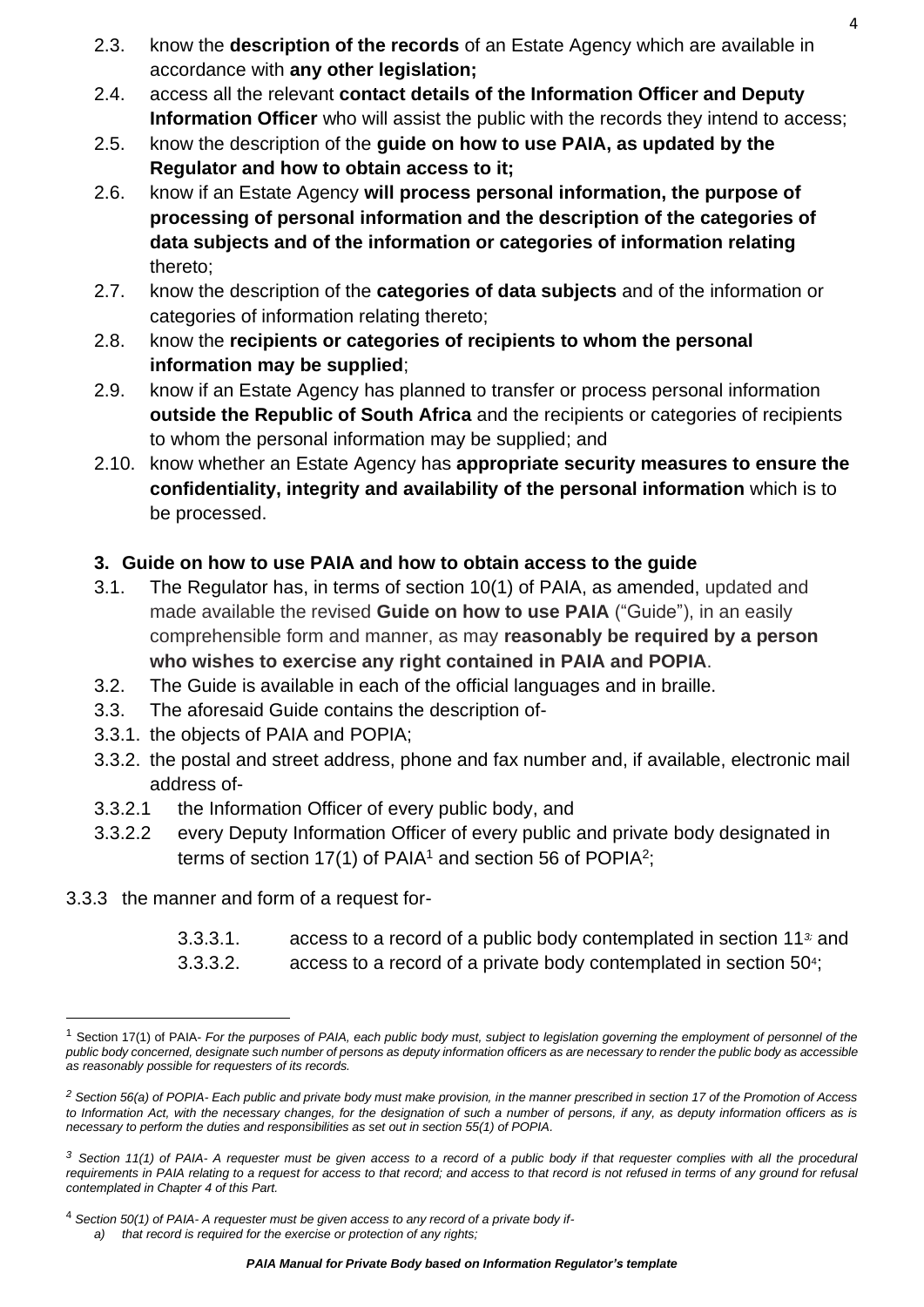3.3.4. the assistance available from the IO of a public body in terms of PAIA and POPIA;

3.3.5 the assistance available from the Regulator in terms of PAIA and POPIA;

3.3.6. all remedies in law available regarding an act or failure to act in respect of a right or duty conferred or imposed by PAIA and POPIA, including the manner of lodging-

- 3.3.6.1. an internal appeal;
- 3.3.6.2. a complaint to the Regulator; and
- 3.3.6.3. an application with a court against a decision by the information officer of a public body, a decision on internal appeal or a decision by the Regulator or a decision of the head of a private body;
- 3.3.7. the provisions of sections  $14<sup>5</sup>$  and  $51<sup>6</sup>$  requiring a public body and private body, respectively, to compile a manual, and how to obtain access to a manual;
- 3.3.8. the provisions of sections  $15<sup>7</sup>$  and  $52<sup>8</sup>$  providing for the voluntary disclosure of categories of records by a public body and private body, respectively;
- 3.3.9. the notices issued in terms of sections  $22^9$  and  $54^{10}$  regarding fees to be paid in relation to requests for access; and
- 3.3.10. the regulations made in terms of section  $92^{11}$ .
	- 3.4. Members of the public can inspect or make copies of the Guide from the offices of the public and private bodies, including the office of the Regulator, during normal working hours.
	- 3.5. The Guide can also be obtained-
	- 3.5.1. upon request to the Information Officer;
	- 3.5.2. from the website of the Regulator [\(https://www.justice.gov.za/inforeg/\)](https://www.justice.gov.za/inforeg/).

*<sup>8</sup> Section 52(1) of PAIA- The head of a private body may, on a voluntary basis, make available in the prescribed manner a description of the categories of records of the private body that are automatically available without a person having to request access*

*<sup>9</sup> Section 22(1) of PAIA- The information officer of a public body to whom a request for access is made, must by notice require the requester to pay the prescribed request fee (if any), before further processing the request.*

<sup>10</sup> *Section 54(1) of PAIA- The head of a private body to whom a request for access is made must by notice require the requester to pay the prescribed request fee (if any), before further processing the request.*

*<sup>11</sup> Section 92(1) of PAIA provides that –"The Minister may, by notice in the Gazette, make regulations regarding-*

*b) that person complies with the procedural requirements in PAIA relating to a request for access to that record; and*

*c) access to that record is not refused in terms of any ground for refusal contemplated in Chapter 4 of this Part.*

*<sup>5</sup> Section 14(1) of PAIA- The information officer of a public body must, in at least three official languages, make available a manual containing information listed in paragraph 3 above.*

*<sup>6</sup> Section 51(1) of PAIA- The head of a private body must make available a manual containing the description of the information listed in paragraph 3 above.*

*<sup>7</sup> Section 15(1) of PAIA- The information officer of a public body, must make available in the prescribed manner a description of the categories of records of the public body that are automatically available without a person having to request access*

*<sup>(</sup>a) any matter which is required or permitted by this Act to be prescribed;*

*<sup>(</sup>b) any matter relating to the fees contemplated in sections 22 and 54;*

*<sup>(</sup>c) any notice required by this Act;*

*<sup>(</sup>d) uniform criteria to be applied by the information officer of a public body when deciding which categories of records are to be made available in terms of section 15; and*

*<sup>(</sup>e) any administrative or procedural matter necessary to give effect to the provisions of this Act."*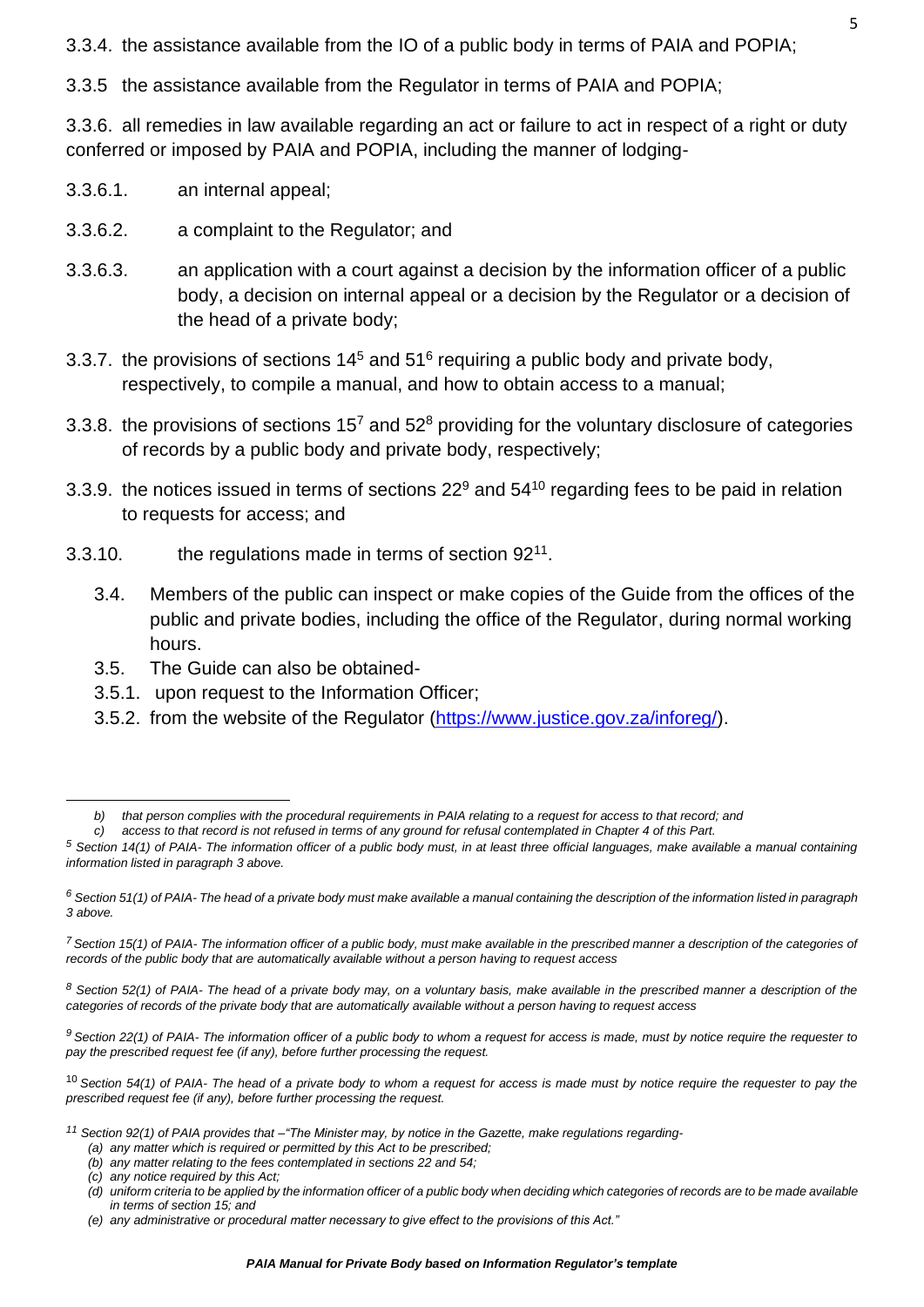- 3.6. A copy of the Guide is also available in the following two official languages, for public inspection during normal office hours-
- 3.6.1. English
- 3.6.2. Afrikaans

**The SA Information Regulator Address:** P.O Box 31533, Braamfontein, Johannesburg, 2017 **or** JD House, 27 Stiemens Street, Braamfontein, Johannesburg, 2001

**General enquiries email:** inforeg@justice.gov.za.

**Complaint's email:** POPIAComplaints.IR@justice.gov.za & PAIAComplaints.IR.@justice.gov.za

**4. Categories of records of Deuce Real Estate which are available without a person having to request access by completing a form.**

| <b>Category of records</b>        | <b>Types of the Record</b> | Available<br>on<br>Website | Available<br>upon<br>request |
|-----------------------------------|----------------------------|----------------------------|------------------------------|
| <b>PAIA Manual</b>                | Guidance for agents &      | $\mathsf{x}$               | X                            |
|                                   | <b>Clients</b>             |                            |                              |
| <b>POPIA Compliance Framework</b> | Guidance for agents        |                            | X                            |
| <b>FICA Manual</b>                | Guidance for agents        |                            | X                            |
| Code of Conduct: EAAB             | Guidance for agents        |                            | X                            |

**5. Description of the records of Deuce Real Estate which are available in accordance with any other legislation**

| <b>Category of Records</b>        | <b>Applicable Legislation</b>                        |
|-----------------------------------|------------------------------------------------------|
| <b>PAIA Manual</b>                | Promotion of Access to Information Act 2<br>of 2000  |
| <b>POPIA Compliance Framework</b> | Protection of Personal Information Act of<br>2013    |
| <b>FICA Manual &amp; records</b>  | Financial Intelligence Centre Act 38 of<br>2001      |
| Code of Conduct: EAAB             | Estate Agency Affairs Act, 1976 (Act 112 of<br>1976) |
| Memorandum of incorporation       | Companies Act 71 of 2008                             |

**6. Description of the subjects on which the body holds records and categories of records held on each subject by Deuce Real Estate.**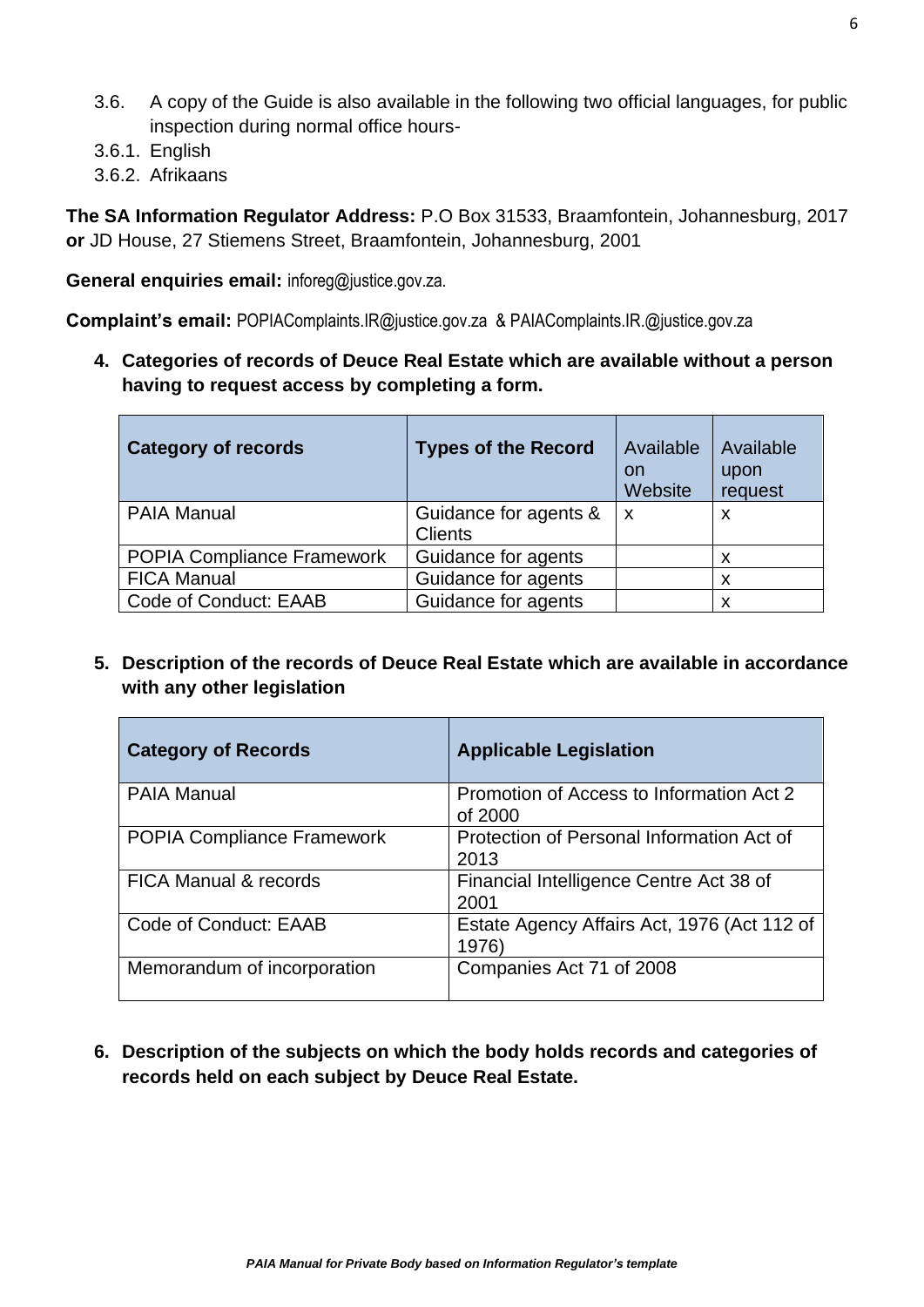| <b>Subjects on which an Estate</b><br><b>Agency holds records</b> | <b>Categories of records</b>                                                                                                                                                                                                                                                                                                                                                                                                |
|-------------------------------------------------------------------|-----------------------------------------------------------------------------------------------------------------------------------------------------------------------------------------------------------------------------------------------------------------------------------------------------------------------------------------------------------------------------------------------------------------------------|
| <b>Companies Act Records</b>                                      | ✓ Documents of Incorporation /Index of names of Directors<br>/ Memorandum of Incorporation<br>$\checkmark$ Minutes of meetings of the Board of Directors /<br>Shareholders<br>$\checkmark$ Share certificates/Register and other statutory registers<br>$\checkmark$ Records relating to the appointment of:<br>← Auditors / Directors<br>← Resolutions / Special Resolutions                                               |
| <b>Income Tax Records</b>                                         | $\checkmark$ PAYE Records- Documents to employee's income tax &<br>Payments made to SARS on behalf of employees<br>$\checkmark$ UIF                                                                                                                                                                                                                                                                                         |
| <b>Financial Records</b>                                          | ← Annual Financial Reports / Statements<br>$\checkmark$ Banking details and bank accounts / Statements<br>/Accounting & Banking Records<br>← Debtors / Creditors statements & invoices /<br><b>Reconciliations</b><br>$\checkmark$ Policies and procedures<br>$\checkmark$ Rental Agreements<br>$\checkmark$ Tax Returns / Audit reports<br>$\checkmark$ Risk management frameworks<br>$\checkmark$ and supplier agreements |
| <b>EAAB &amp; Training Records</b>                                | $\checkmark$ FFC's / Payments to EAAB<br>$\checkmark$ Outdoor advertising application and stickers for boards<br>✓ Training Manuals / Records                                                                                                                                                                                                                                                                               |
| <b>Human Resources</b>                                            | $\checkmark$ HR policies and procedures<br>$\checkmark$ Advertised posts<br>$\checkmark$ Employees records                                                                                                                                                                                                                                                                                                                  |
| <b>IT Department</b>                                              | $\checkmark$ Information security policies/standards/procedures<br>$\checkmark$ Information technology systems / user manuals / user<br>policy documentation / Hardware asset registers<br>✓ Software licensing / System documentation / manuals<br>$\checkmark$ Computer / mobile device usage policy documentation                                                                                                        |

#### **7. Processing of personal information**

#### *7.1.* **Purpose of Processing Personal Information**

*We only collect the minimum amount of information that is relevant to the purpose. If you interact with us on the internet, the personal information we collect depends on whether you just visit our website or, require our services. If you visit our website, your browser transmits some data automatically, such as your browsing times, the data transmitted and your IP address.*

*If you use our services, personal information is required to fulfil the requirements of that service. (Including FICA documents, when applicable)*

*We usually collect only name and contact details, financial qualification (if completed by you), with property needs and requirement when we assist a buyer in finding a property.*

□ While doing a price estimation to place a property on the market, we need the *basic info and will be able to source the property info from the deeds office systems (PropData/PayProp).*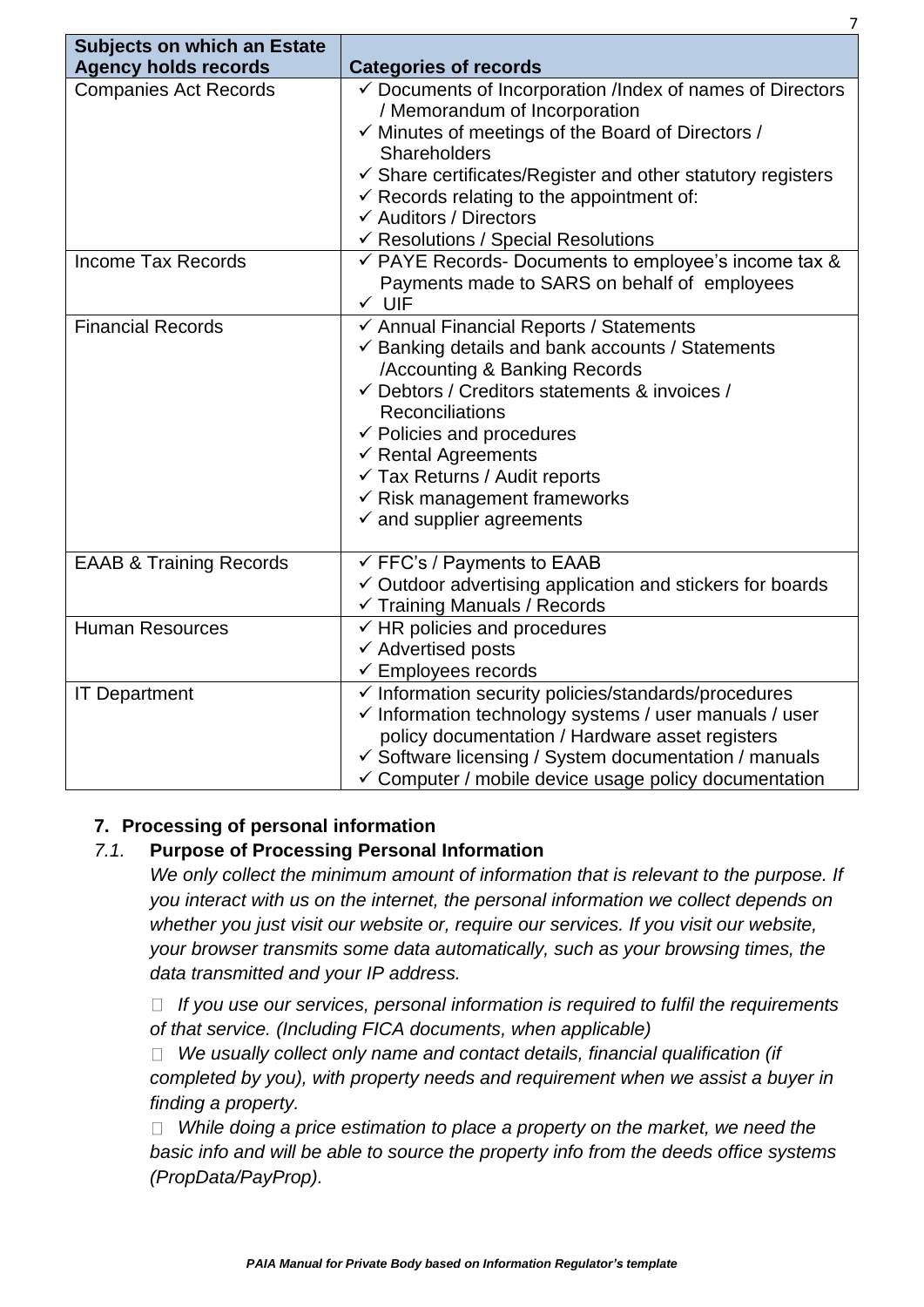*To assist selling the property we need to have basic personal info and financial info to know if the sellers will be able to sell the property, cancel the bond, pay all fees, and move to another property.*

#### *7.2.* **Description of the categories of Data Subjects and of the information or categories of information relating thereto**

 $\overline{a}$ 

| <b>Categories of Data</b><br><b>Subjects</b>     | Personal Information that may be processed                                                                                                                                                                              |
|--------------------------------------------------|-------------------------------------------------------------------------------------------------------------------------------------------------------------------------------------------------------------------------|
| Sellers / Purchasers<br>/ Landlords /<br>Tenants | Name, Surname, And Maiden Name<br><b>Identification Number/S</b><br>Married/Single Status.<br><b>E-Mail Address</b>                                                                                                     |
|                                                  | Physical / Postal Address / Erf Number / Complex<br><b>Details</b><br>Telephone Number/S<br><b>Financial &amp; Banking Details (For Bond Qualification</b><br>- Buyers And Bond Cancellations - Sellers And<br>Rentals) |
| <b>Service Providers</b>                         | Names, Registration Number, Vat Numbers,<br>Address, Trade Secrets And Bank Details                                                                                                                                     |
| Employees                                        | Address, Qualifications, Gender And Race,<br><b>Banking details</b>                                                                                                                                                     |

#### *7.3.* **The recipients or categories of recipients to whom the personal information may be supplied**

| <b>Category of personal</b><br>information                                                                                                                                                                                                                                                                                                       | <b>Recipients or Categories of Recipients to</b><br>whom the personal information may be<br>supplied                                                                                            |
|--------------------------------------------------------------------------------------------------------------------------------------------------------------------------------------------------------------------------------------------------------------------------------------------------------------------------------------------------|-------------------------------------------------------------------------------------------------------------------------------------------------------------------------------------------------|
| Identity number and names, for<br>criminal checks                                                                                                                                                                                                                                                                                                | <b>South African Police Services</b>                                                                                                                                                            |
| Qualifications, for qualification<br>verifications                                                                                                                                                                                                                                                                                               | South African Qualifications Authority                                                                                                                                                          |
| Credit and payment history, for<br>credit information                                                                                                                                                                                                                                                                                            | <b>Credit Bureaus</b>                                                                                                                                                                           |
| Name, Surname, And Maiden<br>Name<br><b>Identification Number/S</b><br>Married/Single Status.<br><b>E-Mail Address</b><br>Physical / Postal Address / Erf<br>Number / Complex Details<br>Telephone Number/S<br>Financial & Banking Details (For<br><b>Bond Qualification - Buyers And</b><br><b>Bond Cancellations - Sellers And</b><br>Rentals) | Colleague's Or Other Estate Agencies,<br>Attorneys,<br><b>Bond Consultants,</b><br>Compliance Inspectors,<br>Homeowner Association,<br>Trustees,<br>In Some Cases, Public Or Legal Authorities. |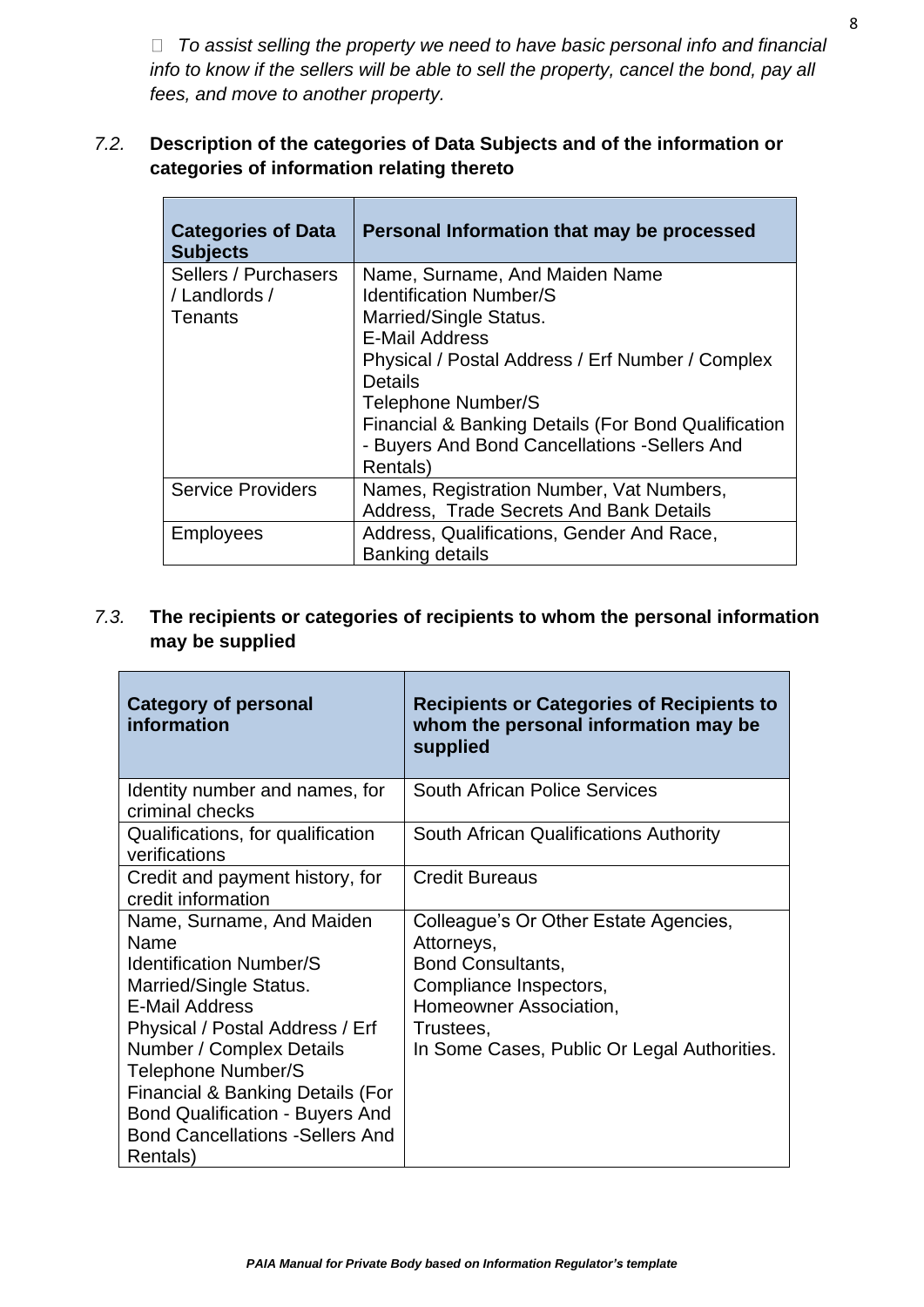#### *7.4.* **Planned transborder flows of personal information**

| Type of personal information                                                                                                                                                                                                                                                                                                                               | Transborder flows / storage                                                                                                                               |
|------------------------------------------------------------------------------------------------------------------------------------------------------------------------------------------------------------------------------------------------------------------------------------------------------------------------------------------------------------|-----------------------------------------------------------------------------------------------------------------------------------------------------------|
| Name, Surname, And Maiden<br>Name<br><b>Identification Number/S</b><br>Married/Single Status.<br>E-Mail Address<br>Physical / Postal Address / Erf<br>Number / Complex Details<br>Telephone Number/S<br>Financial & Banking Details (For<br><b>Bond Qualification - Buyers And</b><br><b>Bond Cancellations - Sellers And</b><br>Rentals)<br><b>Photos</b> | One Drive: Cloud Storage (currently not in<br>use)                                                                                                        |
| If there is an international<br>component to the work which<br>we are doing while selling /<br>letting                                                                                                                                                                                                                                                     | Personal information will be protected in this<br>foreign country, and we will endeavour to<br>assist you finding their countries procedures<br>and laws. |

#### *7.5.* **General description of Information Security Measures to be implemented by the responsible party to ensure the confidentiality, integrity and availability of the information**

*We restrict, secure, and control all our information against unauthorised access, interference, modification, damage, loss, or destruction; whether physical or electronic.*

*We will do a safety and security risk assessment from time to time to ensure we*   $\Box$ *keep up with requirements and this will be discussed at our monthly staff meeting for all personnel's input.*

*Our staff must be informed / trained to be compliant with POPI Act, and this*   $\Box$ *training must be ongoing and up to date.*

*We do everything we can to prevent personal information from falling into*   $\Box$ *unauthorized hands.* 

*Our business premises where records are kept must remain protected by access*   $\Box$ *control, burglar alarms and armed response.*

*All our laptops, phones and computer network are protected by passwords which*  $\Box$ *we change on a regular basis.* 

*We are using Outlook 365 which complies with industry standard security*   $\Box$ *safeguards and meet the General Data Protection Regulation (GDPR), which is standard in the European Union. We have firewalls and use Windows Defender Internet Security.*

*We are a small estate agency, so it is easy to determine which employees are*   $\Box$ *permitted access to personal information and what information they are permitted to access.* 

 $\Box$ *Personal information can only be accessed or modified by those employees with the password's authorising them to do so.*

 $\Box$ The online profiles and access of staff who left the agency will be properly deleted.

*Each employee uses his/her own password to access the data, therefore we can*   $\Box$ *identify the source of a data breach and we can neutralize such a breach.*